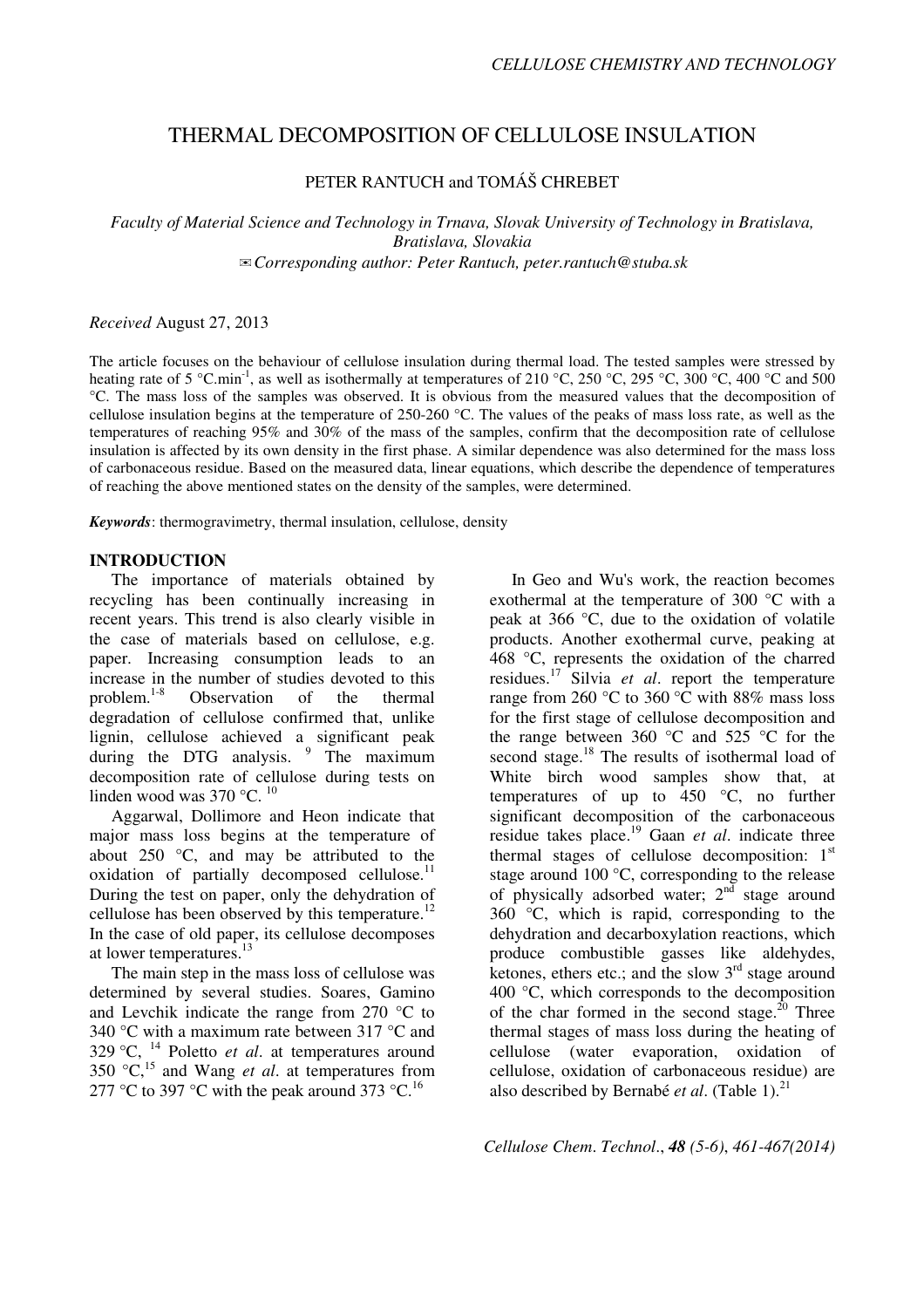During the research on spruce and eucalyptus wood samples, an initial mass loss was observed between temperatures of 20 °C and 120 °C, which is attributed to the vaporization of the water from the fibres.

| $\Delta T$ (°C) | $T_{MAX}$ (°C) | $\Delta T$ (°C) | $\Delta m$ (%) |
|-----------------|----------------|-----------------|----------------|
| 143.6-381.7     | 327.52         | $30-100$        | 3.43           |
|                 |                | 100-359         | 66.35          |
| 381.7-566.5     | 447.94         | 359-600         | 24.97          |
|                 |                | higher          | 5.25           |

Table 1 Results of thermal gravimetric analysis $21$ 

The thermal stability decreases above 280 °C for spruce wood and above 260 °C for eucalyptus wood. The first stage was associated with the thermal depolymerisation of hemicelluloses, pectin and the cleavage of glycosidic linkages of cellulose, whilst the second one corresponds to the degradation of cellulose present in the wood fibres.<sup>22</sup> Similar results were also achieved by Sunol *et al*., who pointed out the first mass loss due to evaporation of water at temperatures around 100 °C and the second mass loss, at about 250-270 °C.<sup>23</sup>

The addition of inorganic salts has a significant influence on the decomposition of cellulose. While some salts act as catalysts at lower temperatures  $(ZnCl<sub>2</sub>)$ , others only slightly affect degradation, but they move the maximum mass loss to higher temperatures  $(NiCl<sub>2</sub>,$  $H_2PtCl_6$ .<sup>24</sup> For the samples of cellulose impregnated with an aqueous solution of  $KHCO<sub>3</sub>$ , a significant reduction of temperature was observed, in which the maximum mass loss rate against pure cellulose was observed on the thermogram.<sup>25</sup>

For a fire retardant wood and its residue, the temperatures of the main peaks in the DTG were between 260 °C and 275 °C; 100 °C lower than that of untreated wood and its residue, whose corresponding value was  $360-370$  °C.<sup>26</sup> In the thermal degradation of cotton cellulose, the temperatures and activation energies of pyrolysis were lower in the case of samples that contained fire retardant. The yield of carbon residue and limiting oxygen index (LOI) were higher in the case of cellulose containing fire retardant.<sup>27</sup>

Thermogravimetric analysis indicates that the presence of mineral matter significantly influences the pyrolysis behaviour of cellulosic materials. In general, the mass loss of paper mill waste materials started at lower temperatures than that of pure cellulose. In the case of wastes from recycled paper, the mass loss continues at temperatures higher than 500 °C, due to kaolinite dehydration and carbonates decomposition.<sup>28</sup>

## **EXPERIMENTAL**

The cellulose insulation is produced from paper waste. Besides the main component, which is cellulose, producers add substances with the objective to improve the fire characteristics of the insulation, as well as its resistance to biodegradation. For this purpose, the following substances are added to the base material: boric acid, ammonium sulphate, and mono-ammonium phosphate.<sup>29</sup>

The aim of the experimental part of this paper was to characterize the impact of increasing temperature on cellulose insulation *via* thermogravimetric analysis.

To test the influence of cellulose insulation density on its thermal decomposition, 38 samples with the density from  $0.034$  g.cm<sup>-3</sup> to  $0.16$  g.cm<sup>-3</sup> were used. These samples were heated by the rate of  $5^{\circ}$ C/min. Another 6 samples were tested under isothermal conditions at temperatures of 210 °C, 250 °C, 295 °C, 300 °C, 400 °C and 500 °C, whereby they were exposed to the given temperature for a 100-minute time period. The samples, which were heated with a constant rate, were dried during 24 hours at the temperature of 102 °C. Isothermally stressed samples were not dried.

The diagram of the testing device is illustrated in Figure 1. In order to achieve uniform heating of the sample, a hot-air furnace (2) was used, which is described in more detail in ISO  $871:2010^{30}$  The mentioned furnace was adjusted for the purpose of thermal gravimetric analysis. The sample was placed into a metal crucible (3) having an inner volume of 15 cm<sup>3</sup>, which was mechanically interconnected with digital scales (5). Every 10 seconds, the sample weight was recorded using a computer  $(6)$ .

# **RESULTS AND DISCUSSION**

## **Thermal gravimetric analysis**

A typical course of the thermogravimetric analysis of the cellulose insulation samples is shown in Figure 2, which presents the TGA of a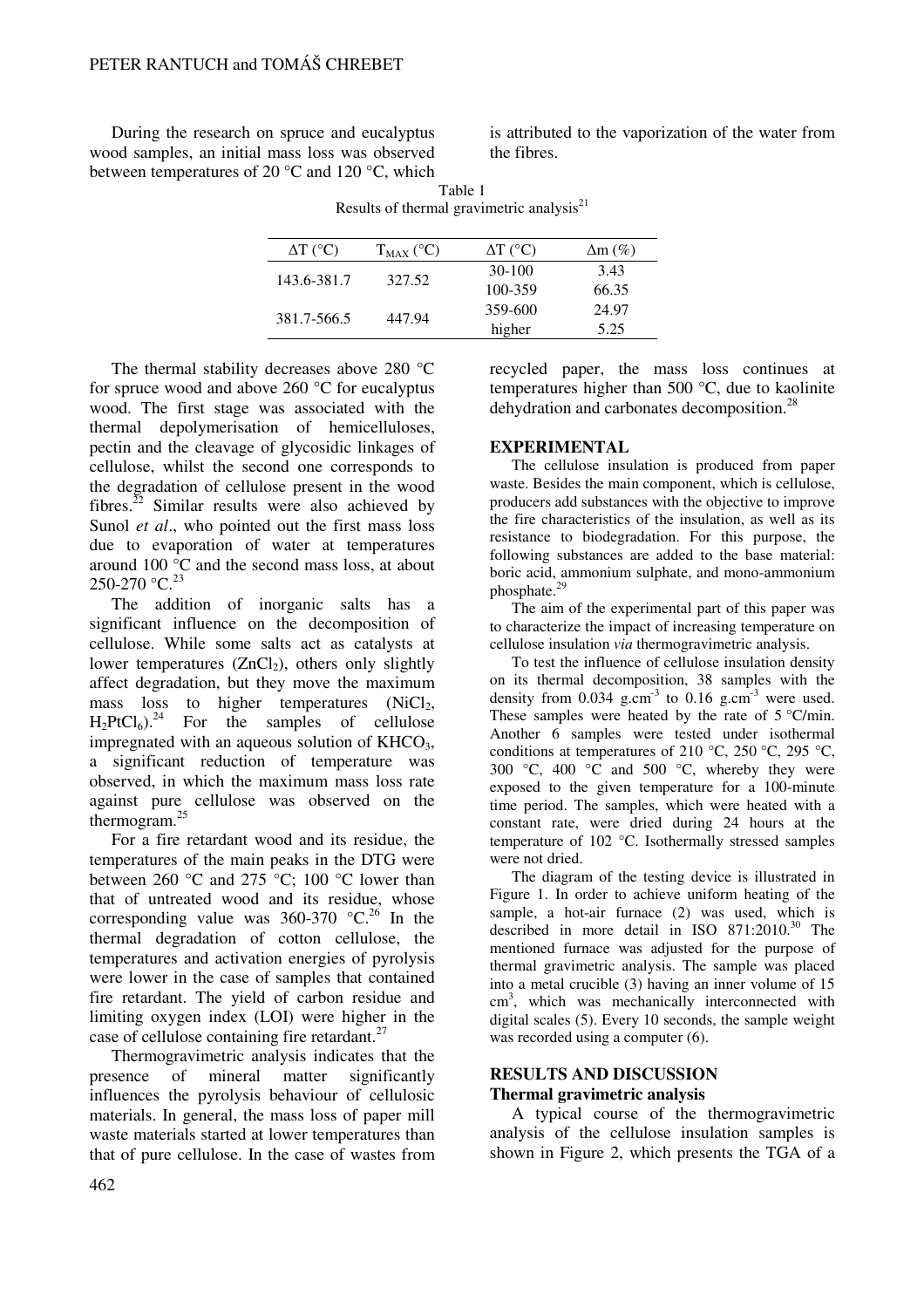sample with the density of  $0.096$  g.cm<sup>-3</sup>. The first phase demonstrates a small increase in weight. This increase occurs in the temperature range from ambient temperature to  $100\degree\text{C}$  and is probably caused by absorption of air moisture into the sample. Subsequently, the absorbed moisture is repeatedly evaporated, and from the temperature of 120 °C, the curve has a characteristic shape for TGA. It is possible to determine the initiation temperature of the



Figure 1: Schematic illustration of the measuring device; 1 – holder for sample insertion, 2 – hot-air furnace, 3 – crucible with tested sample, 4 – mechanical interconnection between sample and scales, 5 – digital scales, 6 – computer

Keerthana and Mahendran state in their work that the fire resistance of cellulose insulation appeared to have some dependence on its density.<sup>7</sup> Therefore, the influence of density of cellulose insulation on its thermal decomposition was also tested. Figures 3, 4, 5, 6 show the results of this test. The division of the measured values into three categories is evident from the dependence of temperature DTG peak on density. The first category includes density range from 0.034 g.cm<sup>-3</sup> to 0.075 g.cm<sup>-3</sup>. This category is characterized by a linear dependence of temperature on the DTG peak, which is regressive. Equation (1) describes the mentioned dependency, where  $T_p$  is the temperature of reaching the peak in  $\degree$ C, and  $\rho$  is the density of cellulose insulation in g.cm-3 .

$$
T_p = 342.8 - 492.8 \rho \tag{1}
$$

The second category represents a region of densities from  $0.075$  g.cm<sup>-3</sup> to  $0.095$  g.cm<sup>-3</sup>, where the values of the DTG peaks are constant. The samples reached the maximum degradation rate

decomposition of the cellulose insulation, which is approximately 255  $\degree$ C, from the curve. A rapid increase in the decomposition rate with the maximum at the temperature of 301.5 °C follows. Further, the decomposition slows down and proceeds until the temperature of 378 °C. During subsequent heating, the third mass loss occurs at temperatures around 450 °C, due to the reaction of carbonaceous residue with air oxygen.



Figure 2: TG/DTG samples with a density of 0.096g.cm<sup>-3</sup>

almost identically at the temperature of 305.5 °C. The last category includes interval of densities from  $0.095$  g.cm<sup>-3</sup> to  $0.16$  g.cm<sup>-3</sup>. One can see much more pronounced dispersion of the values in this region. For better clarity, there are vertical lines in Figure 3, which mark the limiting values of the density of the cellulose insulation used in construction industry.

The graph, showing the dependence of temperature, when 5% mass loss of the sample is reached, on its density (Figure 4), has a clearly decreasing tendency. However, its course does not seem to be divided into regions as in the case of the graph in Figure 3. The temperature, corresponding to the sample with a density of  $0.077$  g.cm<sup>-3</sup>, varies significantly from the other measured values. If we omit this value, we can place a line with equation (2) through a set of measured values; where  $T_{95\%}$  is the temperature of 5% mass loss in  $\degree$ C, and  $\rho$  is the density of cellulose insulation in  $g.cm^{-3}$ .

$$
T_{95\%} = 304.6 - 181.3 \rho \tag{2}
$$

463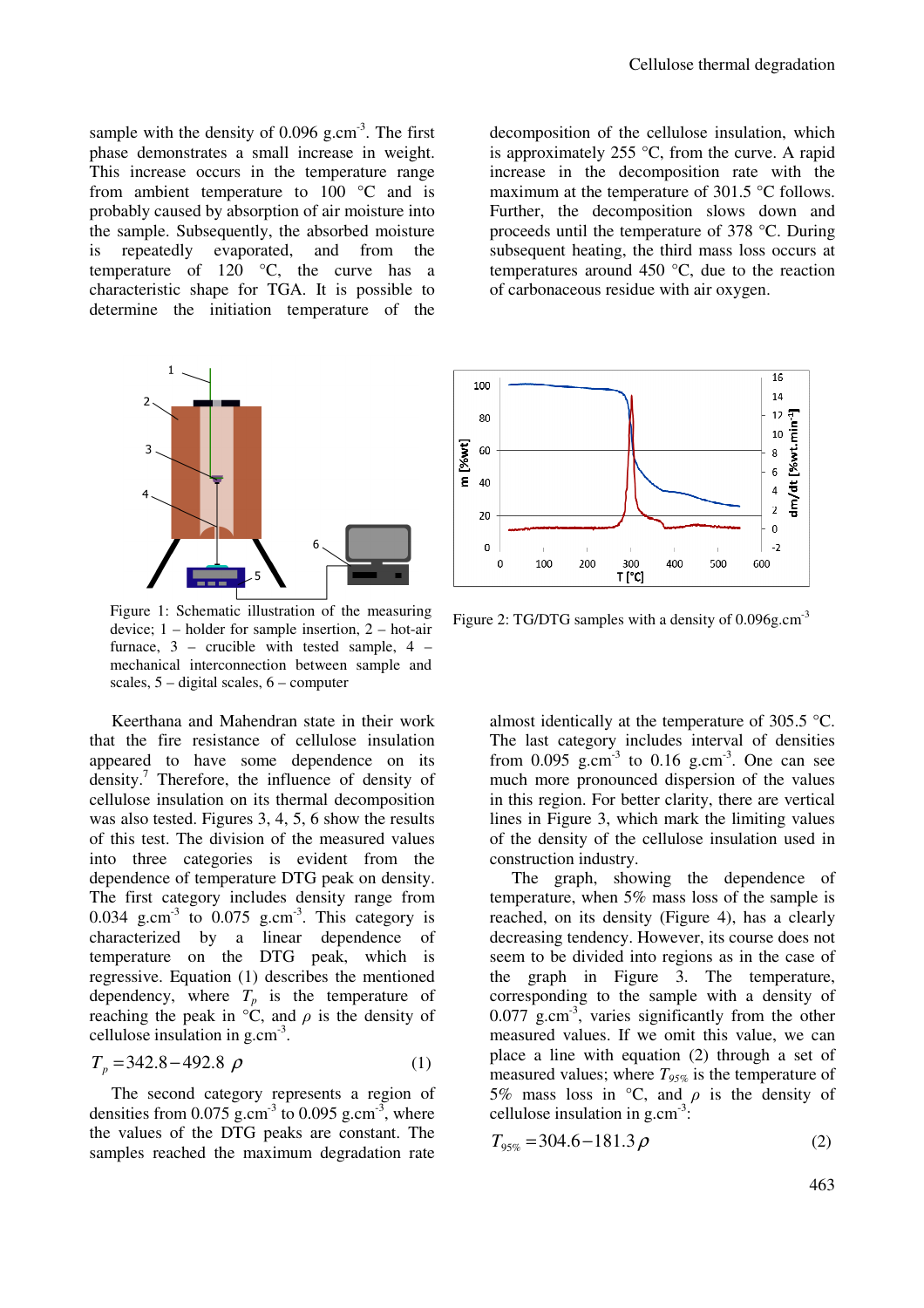



Figure 5: Dependence of temperature on density at 50% mass loss

In the case of the temperature of the half-time decomposition of the cellulose insulation, it is not quite clear whether this function has a decreasing or increasing course (Figure 5). Therefore, we can conclude that the density does not play such a significant role in the last phase of cellulose decomposition as in the previous cases. Contrariwise, at the 70% mass loss, the effect of density on the thermal decomposition occurs again. Similar to the 5% mass loss, in this case, the temperature of reaching the mentioned limit decreases with increasing density of the sample. This dependency is expressed by equation (3):

$$
T_{30\%} = 589.5 - 1277.8 \,\rho \tag{3}
$$

Analogously to the previous equations, *T30%* is the temperature at 70% mass loss in  $\degree$ C and  $\rho$  is the density of the cellulose insulation in  $g.cm^{-3}$ . According to the temperature range (345-587  $^{\circ}$ C), one can assume that it represents the thermal decomposition of carbonaceous residue. The amount of measured data in this temperature range is lower, because several measurements were interrupted before reaching the 70% mass loss.



Figure 4: Dependence of temperature on density at 5% mass loss



Figure 6: Dependence of temperature on density at 70% mass loss

From the box diagram of temperatures *Tp*, *T95%*, *T50%* and *T30%* (Figure 7), it is evident that the smallest dispersion of values was measured in the case of  $T_p$ , followed by temperatures  $T_{95\%}$  and *T50%* with almost identical variances and, finally, *T30%* with significantly greater variance than in the case of the other temperatures. Similar dispersions of the first three mentioned thermal regions are probably caused by the fact that they are situated in the area of cellulose decomposition. By contrast, as it was already mentioned, *T30%* is situated in the area of decomposition of carbonaceous residue. In case of *T50%*, there are four distinct values in the graph, which significantly differ from the other measured values.

#### **Isothermal heating**

The density of the samples at isothermal heating ranged from  $0.075$  g.cm<sup>-3</sup> to  $0.082$  g.cm<sup>-3</sup>, which corresponds to a stabilised region during uniform heating, as well as to the densities of the tested insulation in real use. Changes in the mass loss in time for particular temperatures are shown in Figure 8. A small decrease in mass in a very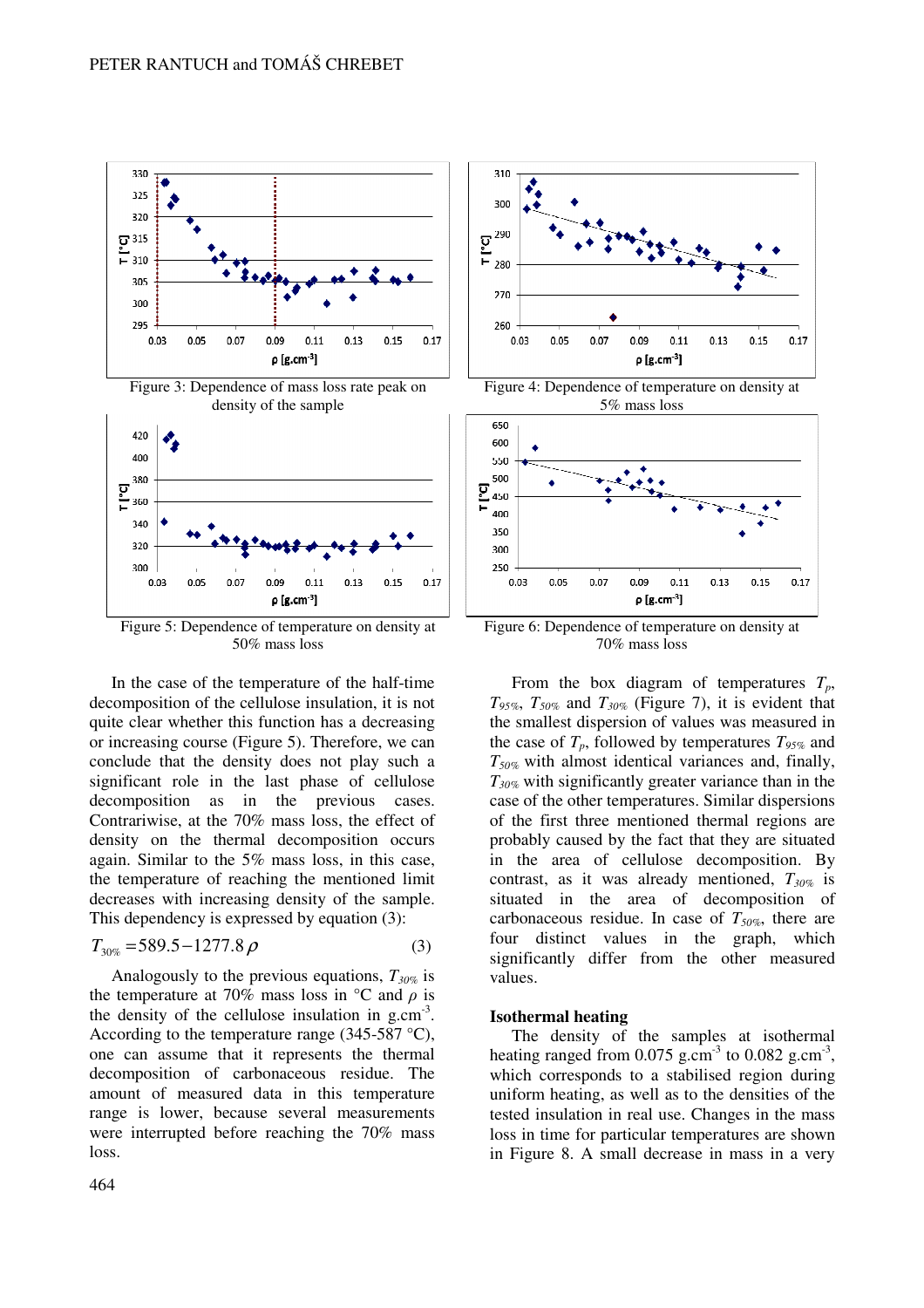short time from the beginning of the measurement is clearly visible from this graph. This decrease is probably caused by the dehydration of the samples. After the drying of the sample during isothermal heating, which is characterised by the temperature of 210  $^{\circ}$ C, the course of sample mass loss stabilises and becomes almost uniform.

However, at temperatures of  $250^{\circ}$ C, there is a modest but constant decrease in mass until the end of the measurement. We can assume that this is the temperature at which the cellulose decomposes, but this decomposition takes place only slowly.







Figure 8: Time dependence of sample weight during isothermal heating

It is interesting to compare the curves corresponding to 295  $\degree$ C and 300  $\degree$ C. In both cases, the decomposition of cellulose is clearly visible and it occurs in 1065 s, or more precisely in 965 s. However, at the temperature of 295  $\degree$ C, the curve has a typical shape for substances whose decomposition takes place in a single step, whereas the curve corresponding to the temperature of 300 °C indicates the thermal decomposition in two steps. This fact can be apparently assigned to additives that are added to cellulose in order to improve its properties.

The course of the remaining two temperature curves (400  $\degree$ C and 500  $\degree$ C) is similar to the one



Figure 9: Time dependence of sample mass loss rate during isothermal heating

of the temperature of 300 $\degree$ C, with the difference that the mass loss rate varies. This fact is best noticeable from the courses of the mass loss rates, which are illustrated in Figure 9. Along with increasing temperature, the rate of sample decomposition also increases, while the time to reach the maximum rate of decomposition decreases. An exception from this rule is a curve that corresponds to the temperature of  $250 \text{ °C}$ , which reaches the maximum in a short time from the beginning of the measurement. It is caused by a very slow decomposition of cellulose, which is greatly exceeded by the rate of mass loss associated with the evaporation of moisture. In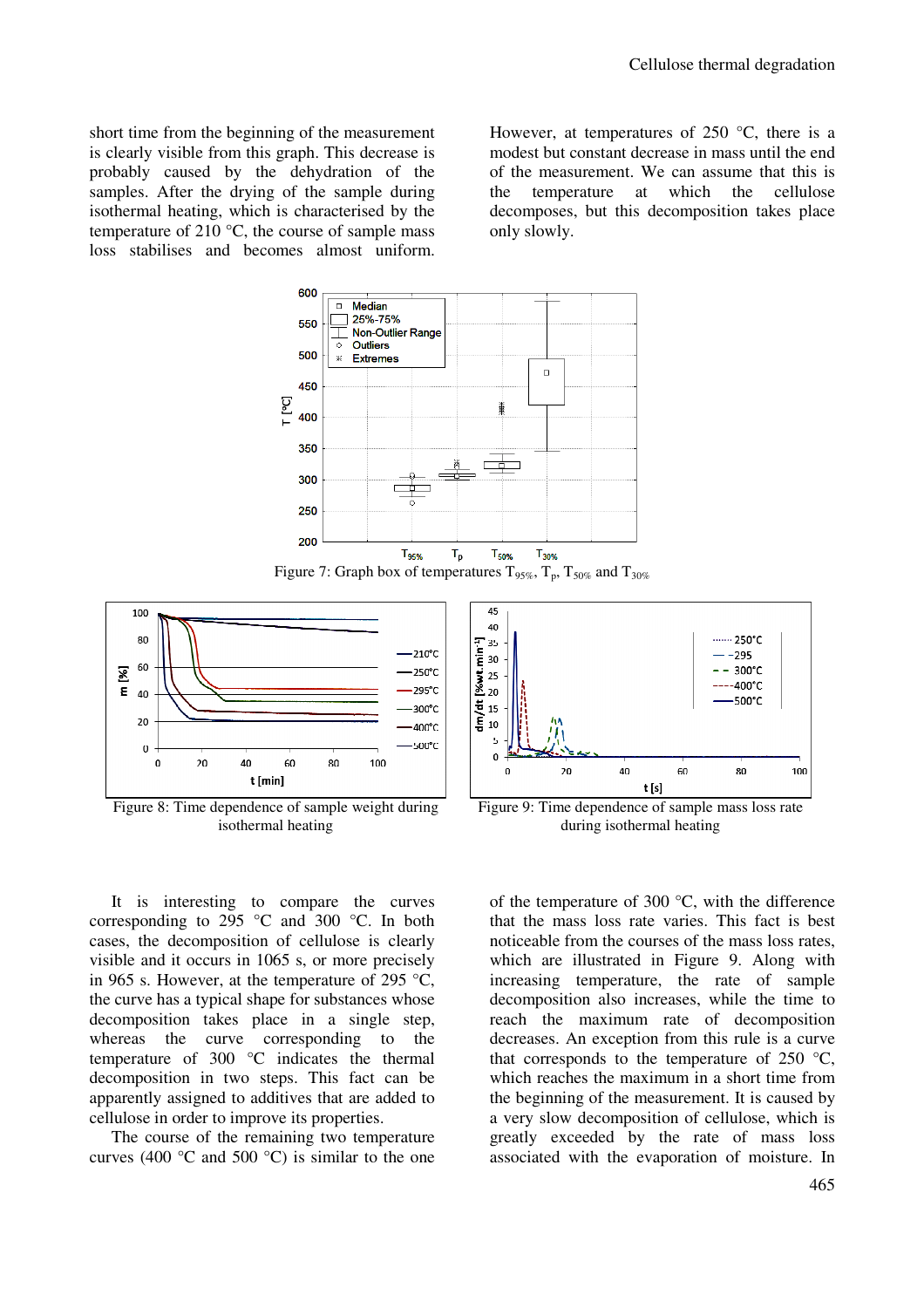order to increase the clarity of the graph, the course of isothermal heating at 210 °C, where the

decomposition of cellulose was not recorded, is not displayed.

Table 2 Time of reaching the determined mass losses during isothermal heating of cellulose insulation

| $\mathcal{C}^{\circ}$ | $\iota_{\text{max}}(s)$ | $\log_{\phi}$ (S) | $t_{50\%}$ (S) | Residue ( $wt\%$ ) |
|-----------------------|-------------------------|-------------------|----------------|--------------------|
| 210                   | 50                      |                   | -              | 95.2               |
| 250                   | 90                      | 780               | -              | 85.8               |
| 295                   | 1065                    | 660               | 1330           | 43.8               |
| 300                   | 965                     | 580               | 1150           | 34.4               |
| 400                   | 340                     | 250               | 430            | 25.0               |
| 500                   | 70،                     | 120               | 210            | 20.2               |

The main numerical results of isothermal loading of the samples are summarized in Table 2. The first column contains the temperatures, labelled as *T*, to which the samples were exposed. The following columns represent the time of reaching the maximum mass loss *tmax*, the time of mass reduction of the sample by 5%, labelled as *t95%*, the time of reaching half the mass of the sample *t50%*, the time when the mass of the sample was 30% of the original mass *t30%* and, finally, the residue that remains after 100-minute heating. It is clear from the presented values that the heating temperature affects all described values, including the amount of residue. This amount, similar to the time of particular losses, decreases with increasing temperature. This phenomenon occurs probably due to the increasing velocity of decomposition reactions and of their efficiency, which are influenced by the increasing temperature.

## **CONCLUSION**

During the thermal stress of the cellulose insulation in the temperature range from 50  $\degree$ C to 550 °C, three regions of its mass loss occur. The first phase, characterised by temperatures below 120  $\degree$ C, is caused by drying. The second phase, the main one, occurs in the temperature range from 250 °C to 380 °C. During this phase, the basic component of cellulose insulation – cellulose – decomposes. The third phase (about 450 °C) can be described as the reaction of carbonaceous residue with oxygen in the air. This phase is not clearly bounded.

466 Density has a considerable influence on the thermal decomposition of the cellulose insulation. It becomes more obvious at the beginning of decomposition. This fact is evident in the case of the peak of the mass loss rate, as well as in the case of the temperature when the 5% mass loss

occurs. In both cases, the decrease in the insulation density leads to an increase in the temperature required to achieve the mentioned state. However, in the case of the mass loss rate peak at higher densities than  $0.075$  g.cm<sup>-3</sup>, the course changes to constant and is therefore independent of the density. The increasing density of the sample also leads to a reduction in the temperature of reaching 30% of its mass.

Isothermal heating proved a slight decomposition of the sample already at the temperature of 250  $\degree$ C, as well as the influence of the additives at temperatures from 295 °C to 300 °C. The maximum rate of decomposition increases with temperature, while the time of reaching this maximum rate decreases. The temperature of isothermal heating also affects the amount of carbonaceous residue. This amount declines with increasing temperature. At the temperature of 210 °C, the decomposition of the tested insulation was not observed. Therefore, this temperature can be considered as safe for the short term.

*ACKNOWLEDGEMENTS*: This work was supported by the KEGA agency of Ministry of Education, Science, Research and Sport of the Slovak Republic under the project No. 002STU-4/2013 "Construction of an educational laboratory for fire reconstruction on a laboratory scale".

### **REFERENCES**

<sup>1</sup> A. Eshraghi and H. Khademieslam, *Cellulose Chem*. *Technol*., **46**, 637 (2012).

<sup>2</sup> D. Rajput, S. S. Bhagade, S. P. Raut, R. V. Ralegaonkar, S. A. Mandavgane, *Constr*. *Build*. *Mater*., **34**, 470 (2012).

<sup>3</sup> G. C. Galletti, P. Bocchini, M. E. Guadalix, G. Almendros, S. Camarero *et al*., *Bioresource Technol*., **60**, 51 (1997).